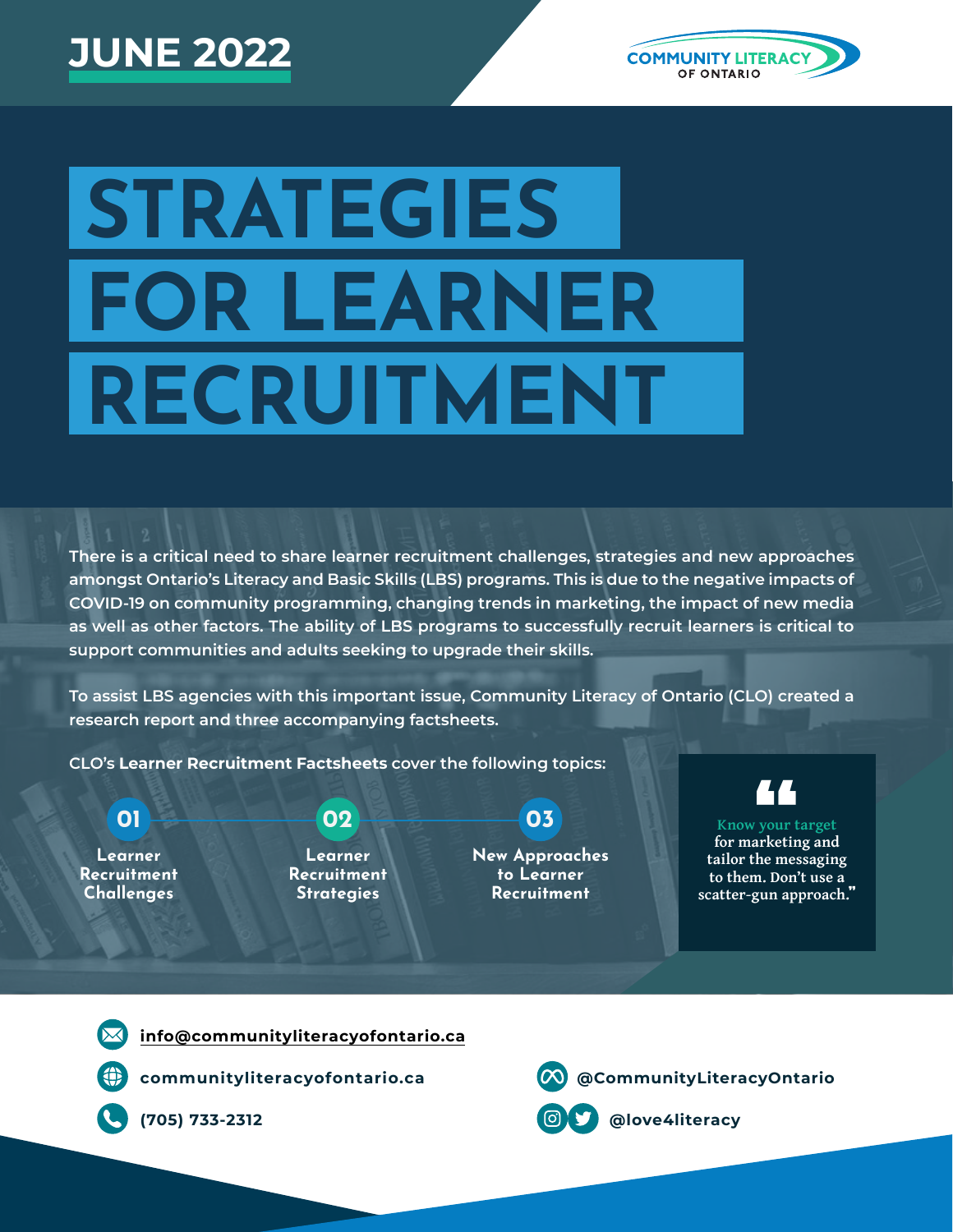

#### **INTRODUCTION**

CLO's research uncovered many successful approaches to learner recruitment. We are sharing the highlights of some of these approaches in this factsheet, but be sure to also download our **[Learner Recruitment](https://www.communityliteracyofontario.ca/wp/wp-content/uploads/Learner-Recruitment-Report-March-2022-FINAL.pdf)  [Challenges and Strategies Report](https://www.communityliteracyofontario.ca/wp/wp-content/uploads/Learner-Recruitment-Report-March-2022-FINAL.pdf)** to learn many more!

#### **COMMUNITY PARTNERS EXISTING CAMPAIGNS**

Community-based LBS educators indicated that recruiting learners via referrals from and linkages with community agencies and partners was a very effective strategy. Agencies were actively engaged in linking with a diverse variety of community partners. The most common sources of referrals were Ontario Works, the Ontario Disability Support Program and Employment Services.

**Building community partnerships with potential referral agencies has historically been the best performing strategy for us.**" *(Quote from an LBS Educator)* "<br>"<br>"

### **SOCIAL MEDIA**

Recruiting learners via social media is a very popular strategy with community-based LBS agencies. Overwhelmingly, practitioners mentioned that posting marketing information on their agency's Facebook page is the most effective. Many find that Facebook is the social media platform most commonly used by learners. Other platforms such as Instagram and Twitter are also used.



Some literacy educators build learner recruitment strategies around materials or campaigns created by others. Examples of this include: Community Literacy of Ontario's [Literacy: Why it Matters](https://www.communityliteracyofontario.ca/literacy-why-it-matters/), ABC Life Literacy Canada's [Family Literacy Day](https://abclifeliteracy.ca/all-programs/family-literacy-day/) and UNESCO's [International Literacy Day](https://en.unesco.org/commemorations/literacyday).

#### **WORD OF MOUTH**

Despite technology and the many changes to our society, in the world of adult literacy, educators noted that word of mouth is still one of the most effective methods of recruiting learners. For vulnerable and marginalized groups, a referral from a trusted friend, family member or staff person often is the most powerful tool of all.

> **More than half of our referrals come from learners. This was true in the past, and is still true now.**" *(Quote from an LBS Educator)* "<br>"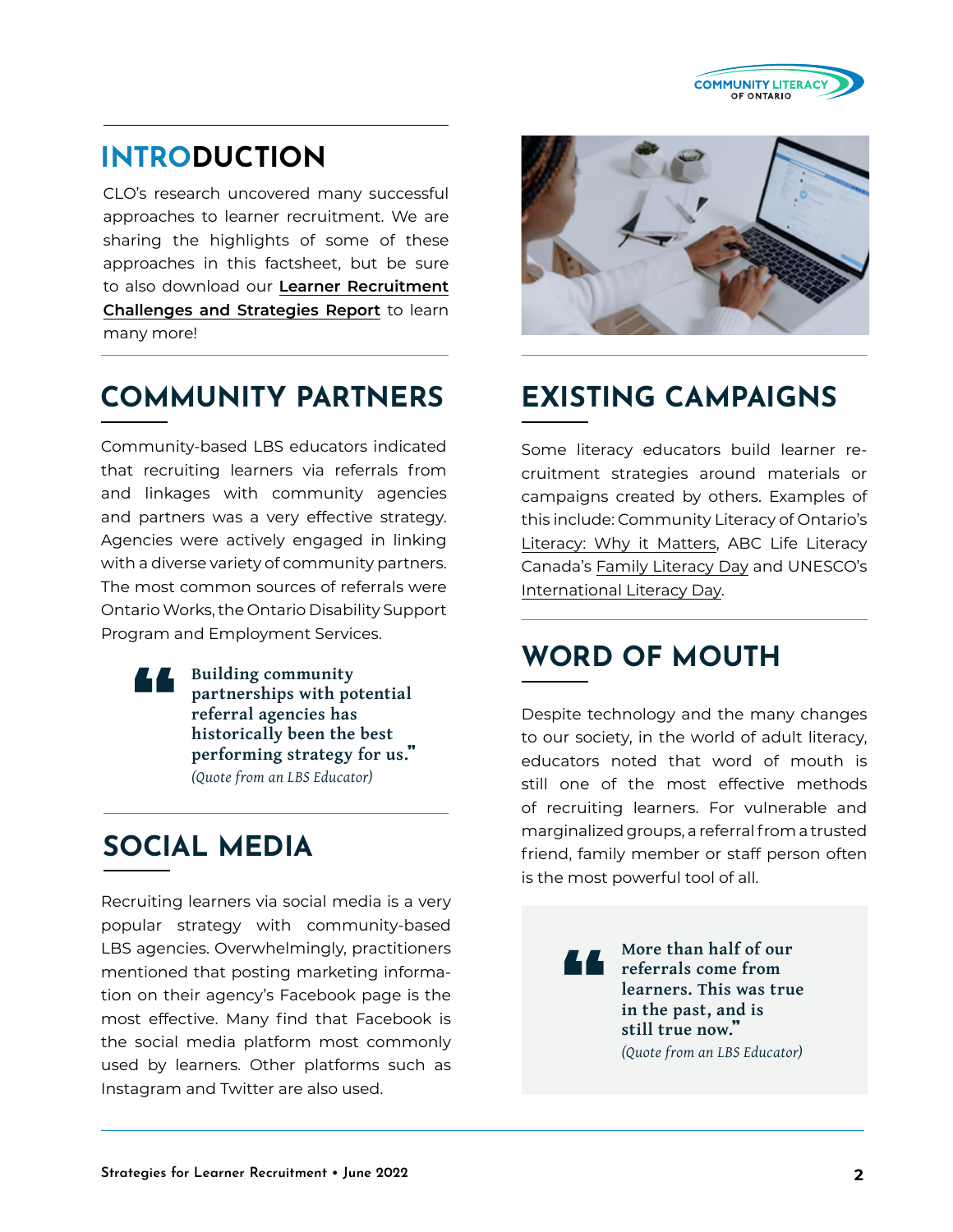

### **LEARNER STORIES SHORT, SPECIFIC**

In a world full of marketing noise, profiling learner stories and pictures was identified by literacy educators as an impactful strategy. Learner stories are shared with community stakeholders in many different ways, including via social media, websites, presentations, promotional material, local media and more.

**Our community definitely responds best when they hear stories of how literacy has improved the lives of our learners.**" "<br>"<br>"

## **DIGITAL LITERACY** *(Quote from an LBS Educator)* 1999 **1999**

Given the ever-increasing importance of digital literacy, promoting LBS programming in this area works well as a recruitment strategy. Whether for adult upgrading, accessing community services, helping children with their schooling or accessing critical information about health, employment and income support, it's a digital world. During the pandemic, most LBS agencies have further developed their digital literacy programming, and these programs are popular. The programming offered is very diverse – everything from teaching basic computer classes, to learning how to use cell phones and tablets, to using Google tools, and much, much more.



# **LEARNING OPPORTUNITIES**

Offering short, specific, targeted training opportunities to learners or to the community at large was an excellent recruitment strategy for some LBS agencies. These types of learning opportunities could be focused on a variety of learner goals such as apprenticeship, employment, or independence.

**We had not been not getting referrals from Ontario Works since the pandemic started. We improved the situation by making strong efforts to educate OW staff about the value of literacy and how LBS fits into their life stabilization framework.**" *(Quote from an LBS Educator)*

#### **REDUCING STIGMA & REBRANDING**

Some literacy educators mentioned the importance of rebranding the word literacy and LBS terminology in order to reduce the stigma. This involved using skills based terms to promote their programs and services. For example, adult learning, essential skills development, adult upgrading, and lifelong learning are all terms that are used.

> "<br>" **We find that using general LBS terms does not get as much traction as using workforce or skills based terms.**"

*(Quote from an LBS Educator)*